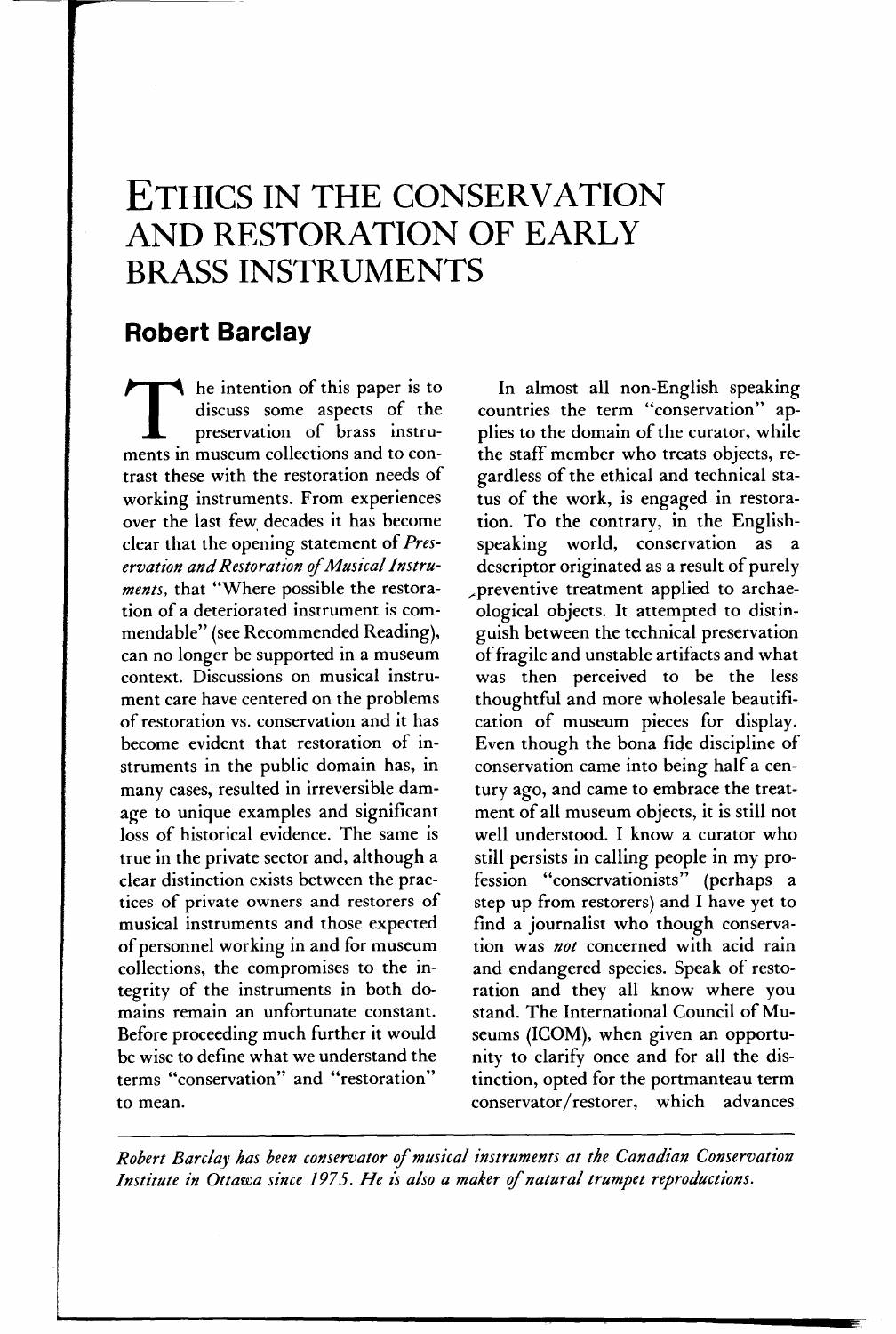public understanding hardly at all.

The *Code* of *Ethics far Conservation* defines conservation as:

All actions aimed at the safeguarding of cultural property for the future. The purpose of conservatior. is to study, record, retain and restore the culturally significant qualities of the object with the least possible intervention.

With this definition in mind it is apparent that the chief aim of conservation treatment is stabilization in a present state. If an instrument is unplayable, conservation treatment will not make it otherwise. In the specific case of brass instruments, the "least possible intervention" might preclude such treatments as polishing, soldering, straightening and dent removal. It could be argued on ethical grounds that all the above operations might remove or compromise information of cultural value. Restoration, on the other hand, is defined in the same document as:

All actions taken to modify the existing materials and structure of a cultural property to represent a known earlier state. The aim of restoration is to preserve and reveal the aesthetic and historical value of a cultural property. Restoration is based on respect for the remaining original material and clear evidence of an earlier state.

The key concept here is the modification of the object to represent an earlier, usually original, state. Between conservation and restoration a hierarchy of treatment is often perceived, from pure conservation at one end to radical and irreversible restoration at the other. This, however, is a faulty perception; it is far more realistic to regard conservation as a sub-set of restoration. Thus, restoration *can* include conservation, but conserva-

tion *cannot* include restoration. To the conservator, the least interventive treatment is the most desirable, although it is farito say tt this point that pure conservation, even as practiced i the most ethical of museum laboratories, is a rare thing. some small element of restoration, of marginal improvement in appearance, is almost always implicit in even the most simple conservation treatment.

On the surface, restoration has always appeared a desirable end; this is certainly the central thesis of the publication cited in the first paragraph. Metal is such a tractable material that repairs and alterations are more likely than not to be found on early instruments. But what are the reasons for performing a treatment that may alter the given state of a musical instrument? In the museum, treatment is done for three basic reasons: for preservation, for display and for performance. Using as a guide the degree of intervention, let us examine these three:

**Preservation** can be accomplished by the most minimal intervention and requires no major chemical, physical or structural changes to the instrument (unless in cases of severe active corrosion.)· Correct storage, conducive environment and careful handling may be all that are required to accomplish preservation. This is conservation in essence.

**Display** is perceived by both museum staff and the viewer to require the attractive appearance of the instrument. To achieve this it may be considered necessary to remove dents, patch weak areas, polish the exterior, attach missing pieces and, most important of all, remove previous improper repairs or faulty restorations. Preparation for display can therefore be more interventive than treatment solely for preservation. While it *can*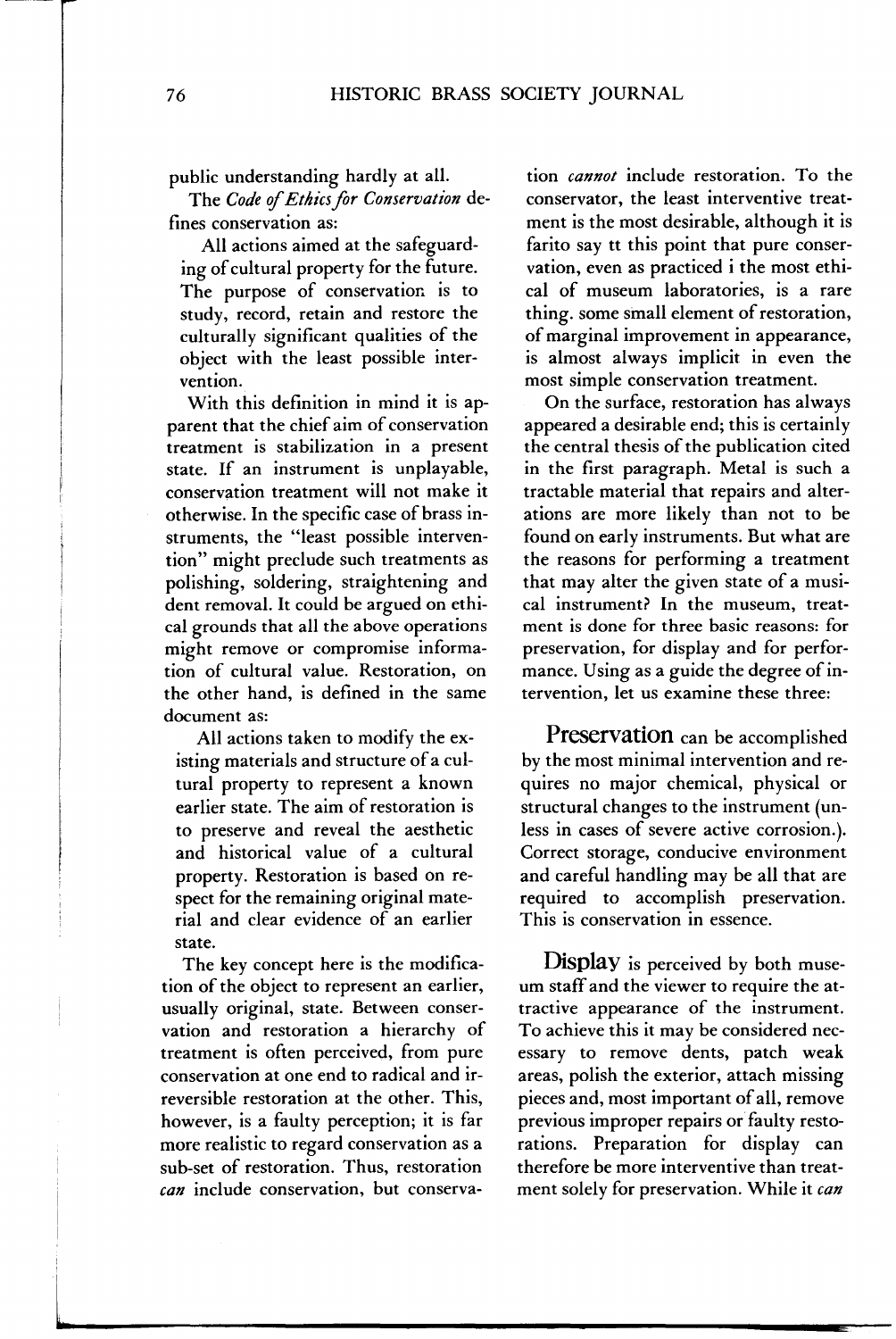be a purely conservation task, it is more likely to involve an element of restoration.

**Performance** generally involves the greatest intervention during treatment of a brass instrument. Not only must it be attractive in appearance, it must also function perfectly acoustically and mechanically. The intervention necessary to accomplish this often alters profoundly the characteristics of the instrument and the material from which it is composed. It is rare for an instrument to be returned to playability while still adhering to the tenets of conservation practice.

Why does treatment beyond simple conservation affect brass instruments, and in what way? Some of the more extreme processes applied to brass instruments cause irreversible changes to the metal. These specifically are reshaping, soldering and polishing. Following are some of the factors to be taken into account:

**Reshaping.** Brass consists of a solid solution of zinc in copper. In modern brasses, the proportion of zinc is in the order of *30* percent; brasses from the 18th century and earlier contain considerably less, and may include other metallic impurities. When examined under the microscope, brass shows a characteristic granular nature in which crystal-like growth during cooling has created discrete zones. Because of this granular nature, brass is capable of being annealed and tempered by heating and working respectively. Heating followed by rapid cooling causes formation of small, randomly oriented granules giving a soft, easily worked material. Working by hammering, burnishing or spinning causes orientation of the granules, thus

"locking" them into a less tractable state. Old brasses, and any brass that has been worked, tend to be hard to the point of brittleness and may fracture along grain boundaries if stressed. In addition, tiny electrolytic cells may be set up within the brass, usually at the boundaries and around inclusions of impurities. An electrical potential between the copper and zinc, in the presence of water, oxygen and other impurities, causes an exchange of electrons resulting in intergranular corrosion, which weakens the brass and makes it especially susceptible to stress damage. Any attempt to reshape brass, such as dent removal or straightening, without prior heat treatment will result in distortion and damage, especially if corrosion-related microfissures already exist. Because brass must be heat-treated before working, any specific orientation in the material due to original manufacturing techniques will be obliterated. For the student of brass working techniques, this is far from desirable.

**Soldering.** Hard soldering, in which the brass must be heated to a temperature close to red heat, will obliterate granule orientation. Also, when brass and other copper-based alloys have been allowed to patinate naturally over a period of many years, an even, stable oxide known as a passivating layer is formed. This has the effect of inhibiting further corrosion. In brass, this passivating layer can be very attractive; in silver (for example) it is the familiar ugly brown/blue/black tarnish. Any patination the instrument may have will be removed by heating during hard soldering, thus necessitating repolishing. Low temperature soldering, using alloys of such metals as lead, tin and bismuth, can be an alternative; it will not destroy granular features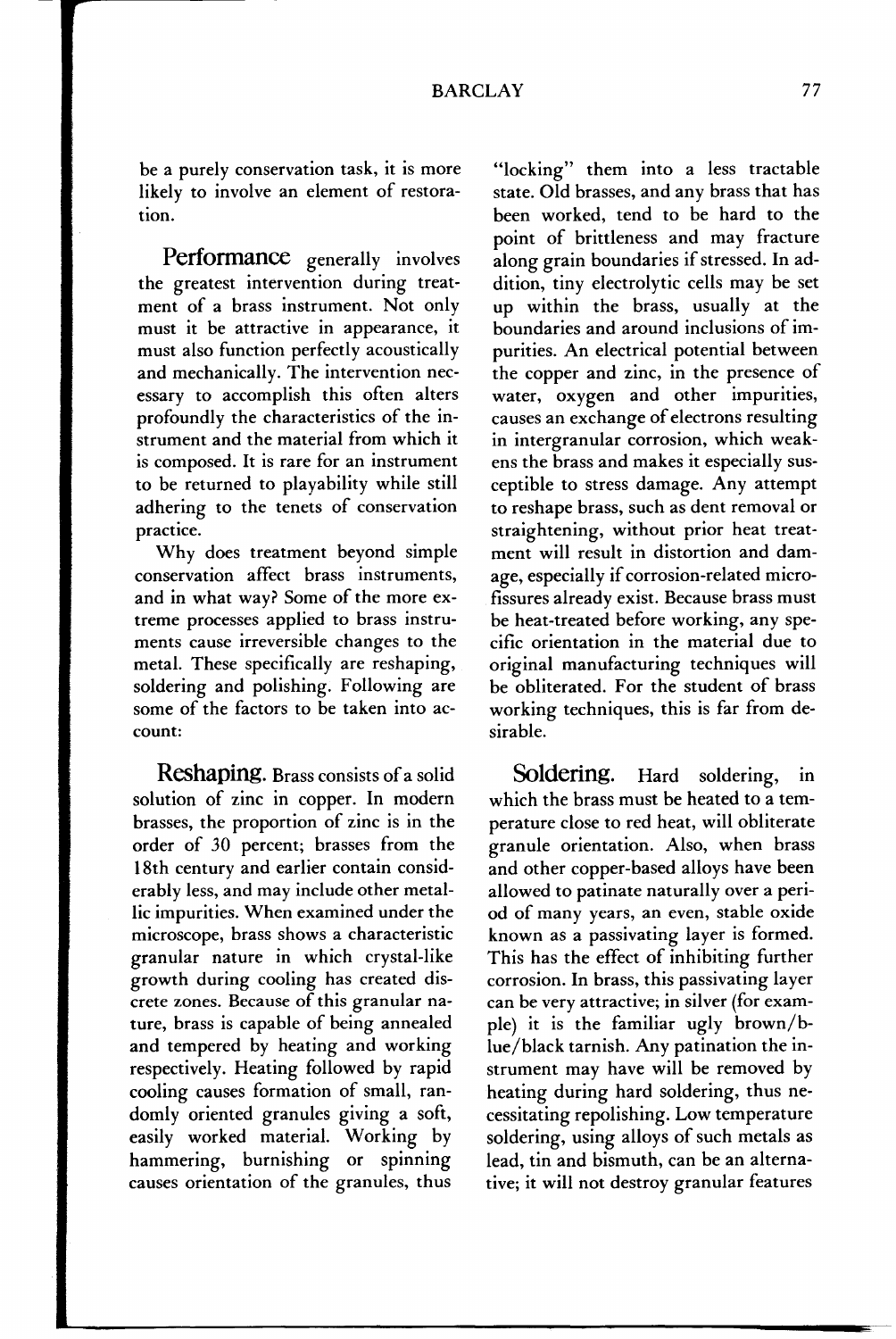and patination may also be preserved. However, effective soldering requires intimate contact between the metals being joined and such a joing is never removable, should the need arise, without loss of original material.

Polishing. Polishing is generally an abrasive process. No matter how carefully it is done and with what kind of polish, material is always removed. Because the surface of any metal is never truly smooth microscopically, much metal must be removed from high spots before all corrosion is removed from low-lying areas. Repeated polishing on old metal artifacts is evidenced by blurring of engraving, loss of tool marks and even substantial thinning. A newly polished surface is highly reactive to oxidation. Under certain conditions a passivating layer may be reestablished after polishing, but the presence of finger marks, atmospheric impurities and other pollutants can cause this to form very unevenly. Because we are generally unable to control rigorously the environment surrounding our instruments, the decision to polish carries with it the obligation to repolish. Polishing a metal instrument for display or for use in performance may begin a pernicious cycle.

Clearly, reshaping, soldering and polishing, three of the chief techniques available to the brass instrument restorer, are detrimental to the physical integrity of the object to which they are applied. It is therefore difficult, if not impossible, to perform a full restoration without compromise; without, in fact, contravening the museum-based *Code of Ethics far Conservation.* Indeed, the framework of this discussion has so far been within museum collections. How well do such exacting standards apply outside the museum world? some of the

more conservative conservators would like to see these same exacting standards applied to instruments in private hands, the argument being that they, too, are objects of cultural value and should be protected. My feeling is that it would be a very thin and insipid world if we hardly dared to touch our cultural property for fear of doing it some harm. To the contrary, a sensitive restoration, carefully performed with appropriate materials, can give a well cared-for instrument a new lease on life. The instrument was made to be played, and that is the bottom line. I argue that museum standards must necessarily be at the highest ethical level because the museum exists to safeguard material for future study and understanding. Unless a distinct scholarly aim can be established for a museum restoration, it is better left undone. (The exact definition of the "scholarly aim" lies in the future.) Even in the private sector, where restoration to playability is condoned—is, in fact, a vital part of a thriving early music consciousness-I would plead for foresight and sensitivity. I would plead, ultimately, for good taste, the innate guiding principle of every good restorer.

If we plan to restore a brass instrument, or have it restored by another, we must stand back and ask ourselves, what is the goal? What do we hope to achieve as a result of restoration and at the end will we get what we think we want? Once we step back and examine our motives, we often find that the goal is nowhere near as clear as we first perceived. Here are a few examples of what I see as lack of sensitivity or incomplete reasoning:

♦ I spoke to a museum colleague some time ago about the use of certain brass instruments for performance, and he said that this was impossible because he didn't have time to polish them all. I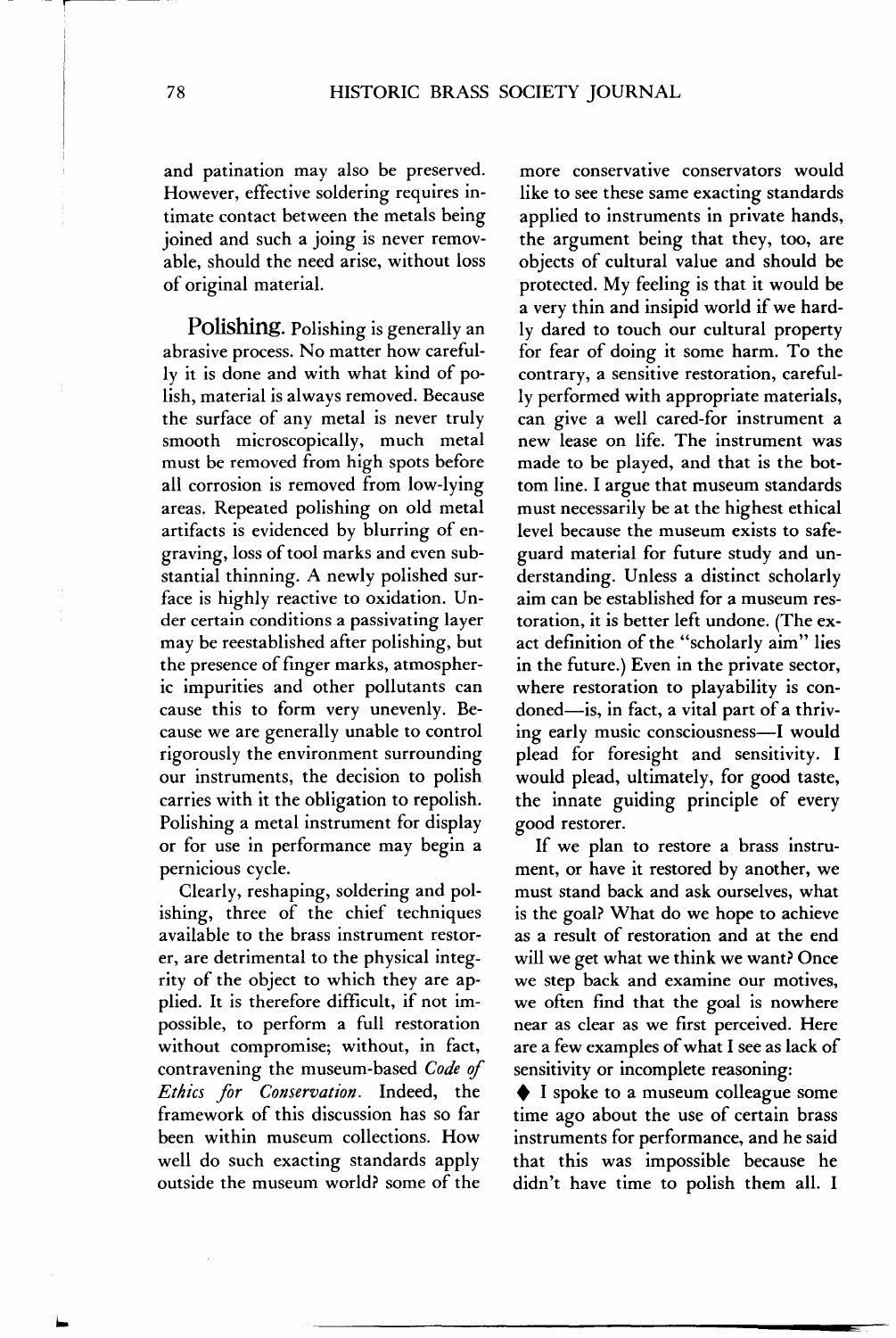#### BARCLAY 79

have been to several concerts where tarnished instruments have been played and, on shutting my eyes, I have not found it possible to hear the tarnish. Was the polishing of these instruments for performance necessary, or was it merely a perceived need based on faulty reasoning?

+ Is it "tasteful" to polish for the delight of the eye, but at the detriment of the instrument? I have seen beautiful silver Baroque trumpets polished to death on a buffing wheel and displayed in a place where they were guaranteed to begin retarnishing forthwith.

◆ I have also seen a seam in a brass bell repaired with gold solder, which was guaranteed *not* to tarnish when the rest of the instrument did!

♦ Anybody who has examined an early trombone will know that, to a player brought up on modern instruments, the slides are quite intolerable. If we, therefore, remove the slides and replace them with modern ones (which has been done) to give a freer and easier motion, are we any nearer to understanding the older instrument?

 $\blacklozenge$  If we bore holes in a natural trumpet to bring the out-of-tune harmonics into line, what are we learning of early technique? If this is done on a modern reproduction it may be merely expedient; if it is done to a perfectly good 19th century (or earlier) instrument it is butchery.

More subtle and less obvious are the acoustic considerations accompanying restoration to a presupposed original condition. We know of the aging properties of brass. Players attest that there is a difference between the resonance of an old instrument and that of a faithful modern copy (all else being equal?). But did the old instrument resonate the way it does now when it left the maker's workshop? Does the natural aging of

brass, the growth of intergranular microfissures, affect the acoustics in a perceptible way? It is also suspected that machine-made tubing responds very differently than hand-made material. What acoustic effects will result from reworking old material and adding new pieces? In the end, we cannot know if our painstakingly restored original instrument is doing quite what its maker intended. We can approach an understanding, but it will always elude us in the end. This fact alone should caution us to do little rather than much.

Returning briefly to museum philosophy, it is obviously very easy to paint oneself into a corner by restricting treatment to the interventive minimum. There are, of course, sound and persuasive arguments for allowing instruments in a public collection to be plaed, if not in concert, at least for the above (admittedly) vaguely defined purposes of scholarship. To deny this facility would be to cut at the very raison d'etre for assembling a study collection. However, a great deal of thought must go into those instruments that are required to be playable for scholarly research, but are not yet in working condition. The above few examples I have given, drawn mostly from experiences in museums, are sufficient indication that the thought process is not always followed. Each instrument requires a unique treatment protocol where the degree of intervention must be weighed against such factors as the historical value and cultural significance. To give a grossly obvious example, a replaceable 19th century band instrument will qualify for interventive treatment before a unique item from the 17th century. The *Code* ef *Ethics* does not dictate the course of action; it simply guides. The discretion of the custodians of the artifacts comes strongly into play. Is this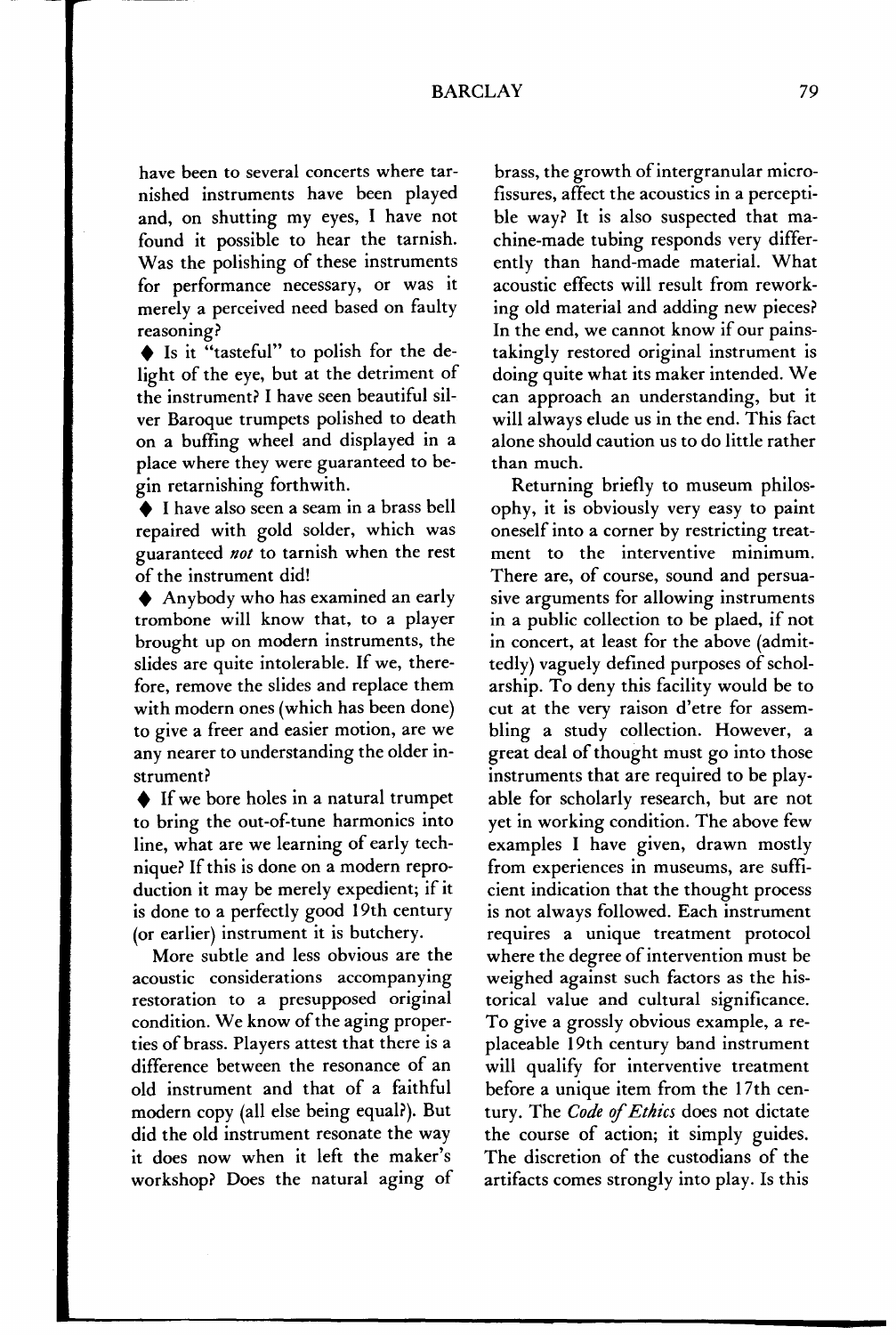situation really *very* different in the world outside the museum?

I have argued here for discretion and good taste in restoration, but the assumption has been that restoration will continue at the present pace. I hope this will not be so. I hope that in the future, more reliance will be placed on the use of reproductions, rathern than originals. I would like to see the elevated status of playing upon an original instrument abolished by heightened public awareness. I would like to see the day when playing upon an original instrument is looked upon as not quite de rigueur.

It can be convincingly argued that a faithful copy of an early brass instrument can perform more "authentically" than an original restored to what approximates a primary state. The oftheard criticism that reproductions never come close enough for scholarly purposes is not a good reason for abandoning the concept. It remains to be seen how close it is possible to come, or even *necessary* to come, in order to satisfy academic requirements. In the case of early brass instruments, the thickness of the metal, the alloy, the dimensions and particularly the working technique are all

critical and would need to show a very high order of authenticity. In the private sector, the systematic making of reproductions, as opposed to restoration, is not by any means a difficult course to take-already several trumpetsmiths are producing excellent instruments-but the necessity to do so economically, and to satisfy customers' demands, often incurs compromise. In many cases, the maker cannot satisfy the practical requirements of musicians while still fulfilling the needs of authenticity. The widely available "Baroque" trumpets with fingerholes attest to this. The expectations of musicians must be modified and this will not be possible without a deeper commitment on their part. Slow slides, sharp-rimmed mouthpieces, narrow bores and, of course, the natural harmonic series all dangle temptations to compromise. Early brasses lag well behind keyboards, strings and woodwinds in terms of authenticity, and until players can be weaned away from such devices as machine-made slides and handy fingerholes, the truly authentic reproduction of an early brass instrument will be, like its museum counterpart, simply an unplayable curiosity.

#### Recommended Reading

1. Berner, A., van der Meer, J.H. and Thibault, G., Preservation and Restoration of Musical Instruments, ICOM, London, 1967.

•

•

2. Anon, ICOM Statutes/Code of Professional Ethics, ICOM, 1987.

•

3. Anon., Code of Ethics and Guidance for Practice, llC-CG and CAPAC, 1986.

4. Various authors, Recommendations for Regulating the Access to Musical Instruments in Public Collections, CIMCIM / ICOM, 1983.

5. Karp, C., "Restoration, Conservation, Repair and Maintenance," in Early Music, Vol. 7, No. 1, Jan. 1979, pp. 79-84.

6. Hellwig, F., "Conservation and Restoration," in Making Musical Instruments, Ford, C. (ed.), Faber and Faber, London, 1979.

7. Barclay, R., The Care of Musical Instruments in Canadian Collections, Technical Bulletin No. 4, rev. ed., Canadian Conservation Institute, 1982.

8. Hellwig, F., "Der Praxis der Restaurierung," in Per Una Carta Europea del Restauro, Olschki, LS. (ed.), Societa Italians di Musicologia, Florence, 1987, pp. 305-311.